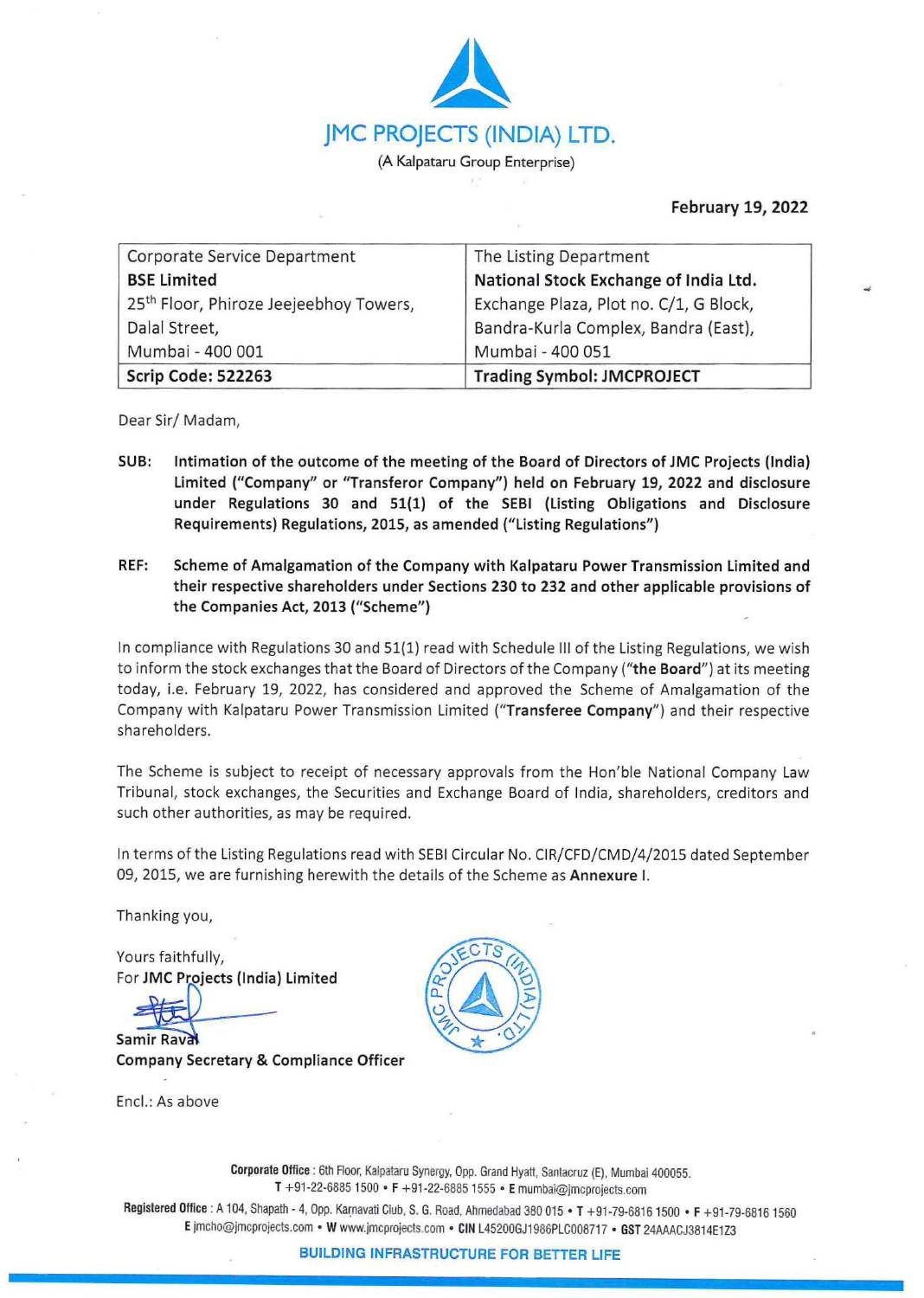

## **Annexure** I - **Brief details of Amalgamation/ Merger**

| a)     | Name of the                                                       | JMC Projects (India) Limited (Standalone)<br>1.                                                                                                                                                                                                                                                                                                                                                                                                                                                                                                                                                                                              |
|--------|-------------------------------------------------------------------|----------------------------------------------------------------------------------------------------------------------------------------------------------------------------------------------------------------------------------------------------------------------------------------------------------------------------------------------------------------------------------------------------------------------------------------------------------------------------------------------------------------------------------------------------------------------------------------------------------------------------------------------|
|        | entity(ies)                                                       |                                                                                                                                                                                                                                                                                                                                                                                                                                                                                                                                                                                                                                              |
|        | forming part                                                      | $\sim$ INR 4,943 Crore<br><b>Total assets</b>                                                                                                                                                                                                                                                                                                                                                                                                                                                                                                                                                                                                |
|        | of<br>the                                                         | $~\sim$ INR 818 Crore<br>Net worth                                                                                                                                                                                                                                                                                                                                                                                                                                                                                                                                                                                                           |
|        | amalgamatio                                                       | $~\sim$ INR 3,793 Crore<br>Turnover                                                                                                                                                                                                                                                                                                                                                                                                                                                                                                                                                                                                          |
|        | n/<br>merger,<br>details<br>in<br>brief such as<br>size, turnover | as on and for the nine months ended December 31, 2021<br>Kalpataru Power Transmission Limited (Standalone)<br>2.                                                                                                                                                                                                                                                                                                                                                                                                                                                                                                                             |
|        | etc.                                                              |                                                                                                                                                                                                                                                                                                                                                                                                                                                                                                                                                                                                                                              |
|        |                                                                   | $\sim$ INR 10,127 Crore<br><b>Total assets</b>                                                                                                                                                                                                                                                                                                                                                                                                                                                                                                                                                                                               |
|        |                                                                   | $\sim$ INR 4,266 Crore<br>Net worth                                                                                                                                                                                                                                                                                                                                                                                                                                                                                                                                                                                                          |
|        |                                                                   | $\sim$ INR 5,052 Crore<br>Turnover                                                                                                                                                                                                                                                                                                                                                                                                                                                                                                                                                                                                           |
|        |                                                                   | as on and for the nine months ended December 31, 2021                                                                                                                                                                                                                                                                                                                                                                                                                                                                                                                                                                                        |
| b)     | Whether the                                                       | Yes, the Company is a subsidiary of the Transferee Company and as such both                                                                                                                                                                                                                                                                                                                                                                                                                                                                                                                                                                  |
|        | transaction                                                       | the companies are related parties to each other.                                                                                                                                                                                                                                                                                                                                                                                                                                                                                                                                                                                             |
|        | fall<br>would                                                     |                                                                                                                                                                                                                                                                                                                                                                                                                                                                                                                                                                                                                                              |
|        | within                                                            | However, in terms of General Circular No. 30/2014 dated July 17, 2014 issued by                                                                                                                                                                                                                                                                                                                                                                                                                                                                                                                                                              |
|        | related party                                                     | Ministry of Corporate Affairs ("MCA Circular"), the transactions arising out of                                                                                                                                                                                                                                                                                                                                                                                                                                                                                                                                                              |
|        | transactions?                                                     | compromises, arrangements and amalgamations under the Companies Act, 2013                                                                                                                                                                                                                                                                                                                                                                                                                                                                                                                                                                    |
|        | If<br>yes,                                                        | ("Act"), will not attract the requirements of Section 188 of the Act.                                                                                                                                                                                                                                                                                                                                                                                                                                                                                                                                                                        |
|        | whether the                                                       |                                                                                                                                                                                                                                                                                                                                                                                                                                                                                                                                                                                                                                              |
|        | same is done                                                      | The consideration for the amalgamation is being discharged on an "arm's length"                                                                                                                                                                                                                                                                                                                                                                                                                                                                                                                                                              |
|        | "arms"<br>at                                                      | basis.                                                                                                                                                                                                                                                                                                                                                                                                                                                                                                                                                                                                                                       |
|        | length"                                                           |                                                                                                                                                                                                                                                                                                                                                                                                                                                                                                                                                                                                                                              |
| $c)$ . | of<br>Area<br>business<br>of<br>the<br>entity(ies)                | The Company is an engineering, procurement and construction (EPC)<br>1.<br>company engaged in the business of infrastructure (highways, flyovers,<br>elevated corridors, metros, railways, bridges, water supply & irrigation<br>projects), construction of buildings (high-rise, integrated township,<br>residential, commercial, information technology parks, institutional,<br>hospital, sports complex, tourism projects), factories, industrial plants &<br>power projects among others.                                                                                                                                               |
|        |                                                                   | The Transferee Company is engaged in the business of power transmission<br>2.<br>and infrastructure EPC space executing projects that deliver complete<br>solutions covering design, testing, manufacturing, fabrication, erection and<br>construction of transmission lines, oil and gas infrastructure and railways<br>projects on a turnkey basis. The Transferee Company is also engaged in high<br>voltage substation business both in air insulated (AIS) and gas insulated (GIS)<br>segment in domestic as well as international markets. The Transferee<br>Company has also set up two biomass power generation plants in Rajasthan. |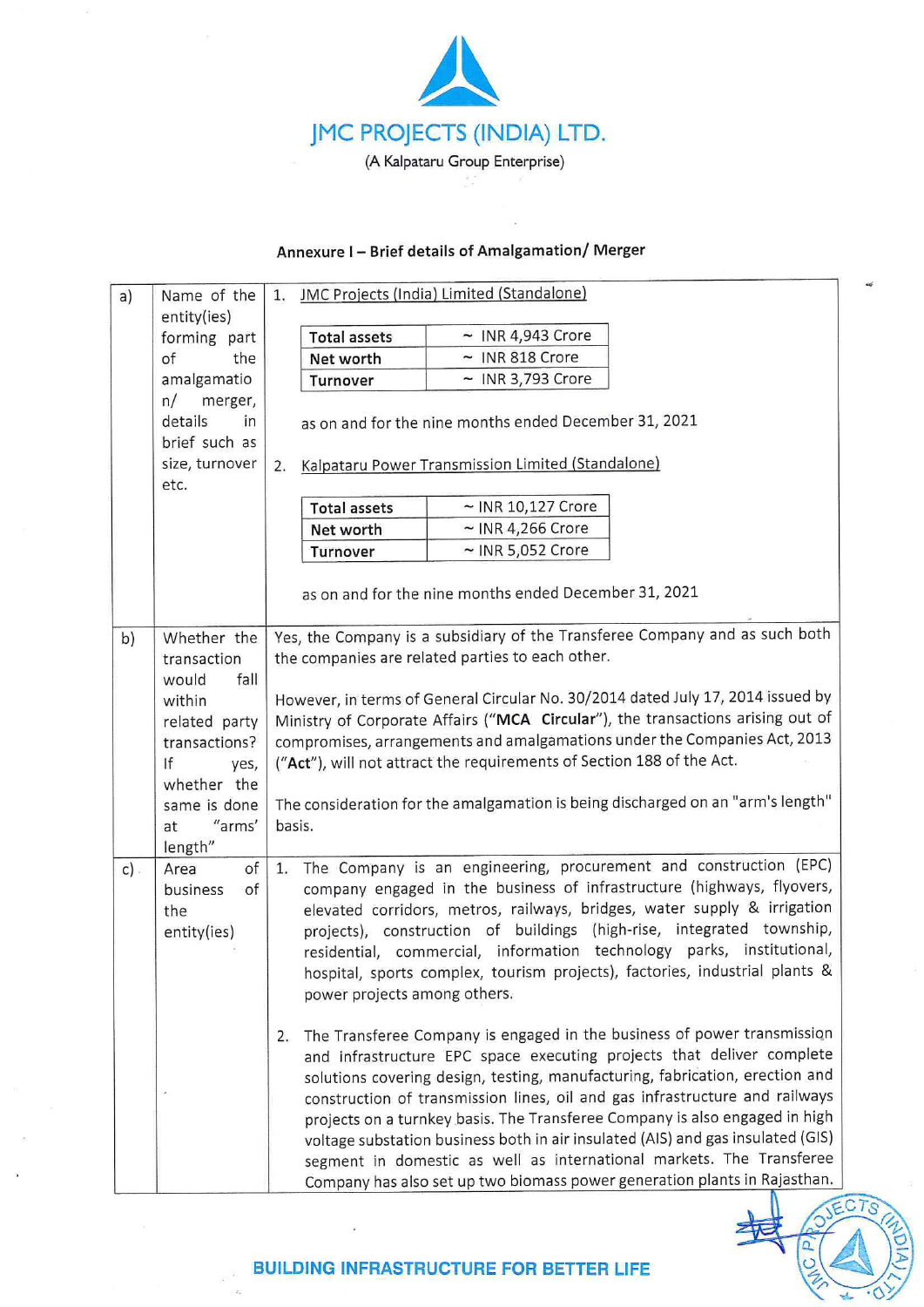

**(A Kalpataru Group Enterprise)** 

| d) | Rationale for<br>amalgamatio<br>n/ merger                    | The Company is a subsidiary of the Transferee Company and forms part of the<br>same group. The Company and the Transferee Company are engaged, directly<br>and through its subsidiaries, in EPC business relating to infrastructure sector<br>including ownership and operation of infrastructure facilities. Their businesses<br>are proposed to be integrated to achieve synergies and following benefits: |
|----|--------------------------------------------------------------|--------------------------------------------------------------------------------------------------------------------------------------------------------------------------------------------------------------------------------------------------------------------------------------------------------------------------------------------------------------------------------------------------------------|
|    |                                                              | (i) enhancement of operational, organizational and financial efficiencies, and<br>achieve economies of scale by pooling of resources;                                                                                                                                                                                                                                                                        |
|    |                                                              | (ii) achieve synergies in costs, operations, stronger and wider capital and<br>financial base for future growth;                                                                                                                                                                                                                                                                                             |
|    |                                                              | (iii) availability of expanded business pre-qualifications, increased net worth to<br>enable it to bid for larger and complex infrastructure projects and providing<br>impetus to better corporate performance, ultimately enhancing overall<br>shareholders value;                                                                                                                                          |
|    |                                                              | (iv) an integrated and coordinated approach to investment strategies will allow<br>for a more efficient allocation of capital and cash management;                                                                                                                                                                                                                                                           |
|    |                                                              | (v) further expand and grow all business into the international markets;                                                                                                                                                                                                                                                                                                                                     |
|    |                                                              | (vi) reduction in the multiplicity of legal and regulatory compliances currently<br>required to be carried out by Transferor Company and the Transferee<br>Company;                                                                                                                                                                                                                                          |
|    |                                                              | (vii) consolidation of administrative and managerial functions and elimination<br>of multiple record-keeping, inter alia other expenditure and optimal<br>utilization of resources by elimination of unnecessary duplication of<br>activities and related costs thus resulting in reduced expenditure;                                                                                                       |
|    |                                                              | (viii) consolidation of the businesses of the companies resulting in expansion of<br>the consolidated business and creation of greater value for shareholders<br>and all other stakeholders; and                                                                                                                                                                                                             |
|    |                                                              | (ix) adaptation of best practices and in enhancing mechanisation/ automation<br>of various processes through latest technologies.                                                                                                                                                                                                                                                                            |
|    |                                                              | The amalgamation is in the interest of both the companies, their respective<br>shareholders, creditors and all other stakeholders and is not prejudicial to the<br>interests of the concerned shareholders, creditors or the public at large.                                                                                                                                                                |
| e) | In case of cash<br>consideration<br>- amount or<br>otherwise | The shareholders of Company (other than the Transferee Company) will be<br>issued equity shares of the Transferee Company as per below share entitlement<br>ratio:                                                                                                                                                                                                                                           |
|    | share<br>exchange ratio                                      | 1 (One) equity share of INR 2 (Indian Rupees two) each of the Transferee<br>Company, credited as fully paid up, for every 4 (four) equity shares of INR 2 (Indian<br>Rupees two) each of the Transferor Company.                                                                                                                                                                                             |